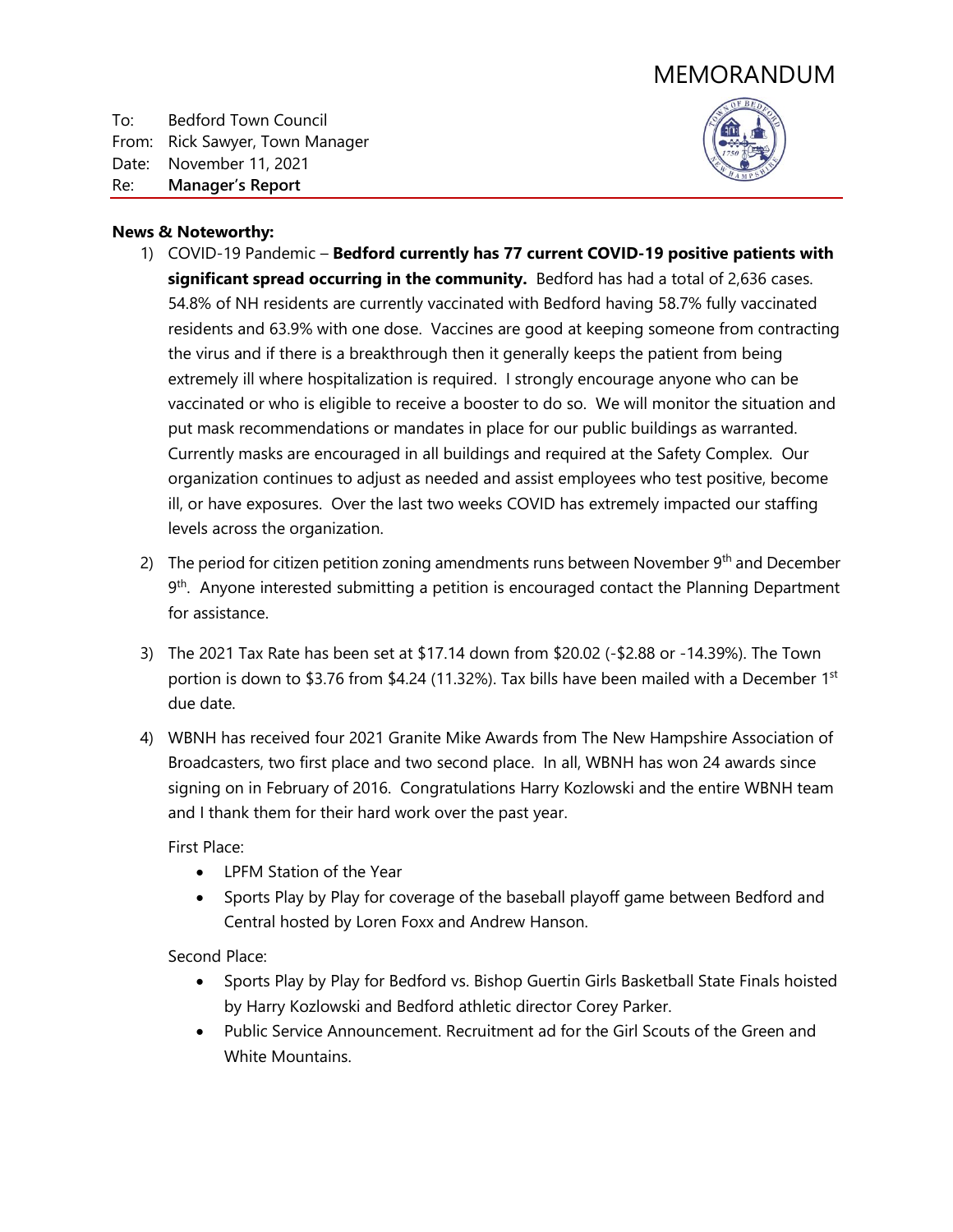Also announced is that Bedford High School Jennifer McDonald who produce BHS Radio Unleashed won first place in the "Best News Feature" category in the John Drury National High School Radio Awards with her story on the Capitol Riots.

- 5) November  $17<sup>th</sup>$  December  $17<sup>th</sup>$  Santa's Mailbox will be available in the lobby of the Town Office Building, 24 North Amherst Road for Express Mail to the North Pole. Santa's helpers have asked that you be sure to print your name and address clearly on your letter.
- 6) The Bedford Winter Parking Ban begins on November  $1<sup>st</sup>$ , which requires no parking on public roads between midnight and 8 AM.
- 7) PFAS Contamination NHDES and Saint Gobain are testing a large number of private wells in southeastern Bedford but unfortunately they have not announced any remediation steps yet while they wait for more data. If you have received a request for well testing from Golder Associates it is critical that you sign the agreement and return the paperwork as soon as possible.
- 8) PFAS Contamination The DPW team has submittted a request for a \$1.5M grant fron NHDES in order to install a water main extension for those residents and businesses impacted by PFAS contamination along Bedford Center Road between North Amherst Road and Primary Plaza that are outside of the Saint-Gobain study areas.

### **Project Updates:**

- 1) 2021 Roads Program Meadow Lane has received base pavement and is anticipated to be open to the public before Thanksgiving.
- 2) Master Plan The Planning Board adopted the 2021 Master Plan following a public hearing on November 8<sup>th</sup>. I want to thank the Planning staff and Planning Board members who put so much time into the document and process.
- 3) Personnel There are currently 4 openings in the Highway Department and 1 other is out on extended leave. The Police Department has 2 patrol and 1 Captain openings. The vacant Communications position has been filled. The Fire Department is fully staffed, except two members are out on extended leave. A Library clerk position is open with interviews happening next week. The Deputy Town Clerk position is vacant which can only be filled by Bedford residents. Those interested should contact the Town Clerk for more information.

#### **Events:**

- November 11 Veteran's Day, Town Office, Library, Transfer Station closed.
- November 13 A Walk at Tarr Wildlife Sanctuary and Historical Land Use Discussion, 1-4 PM, Joppa Hill Road. Register at [www.plcnh.org/events/](http://www.plcnh.org/events/)
- November 14 A Walk at Tarr Wildlife Sanctuary and Historical Land Use Discussion, 1-4 PM, Joppa Hill Road. Register at [www.plcnh.org/events/](http://www.plcnh.org/events/)